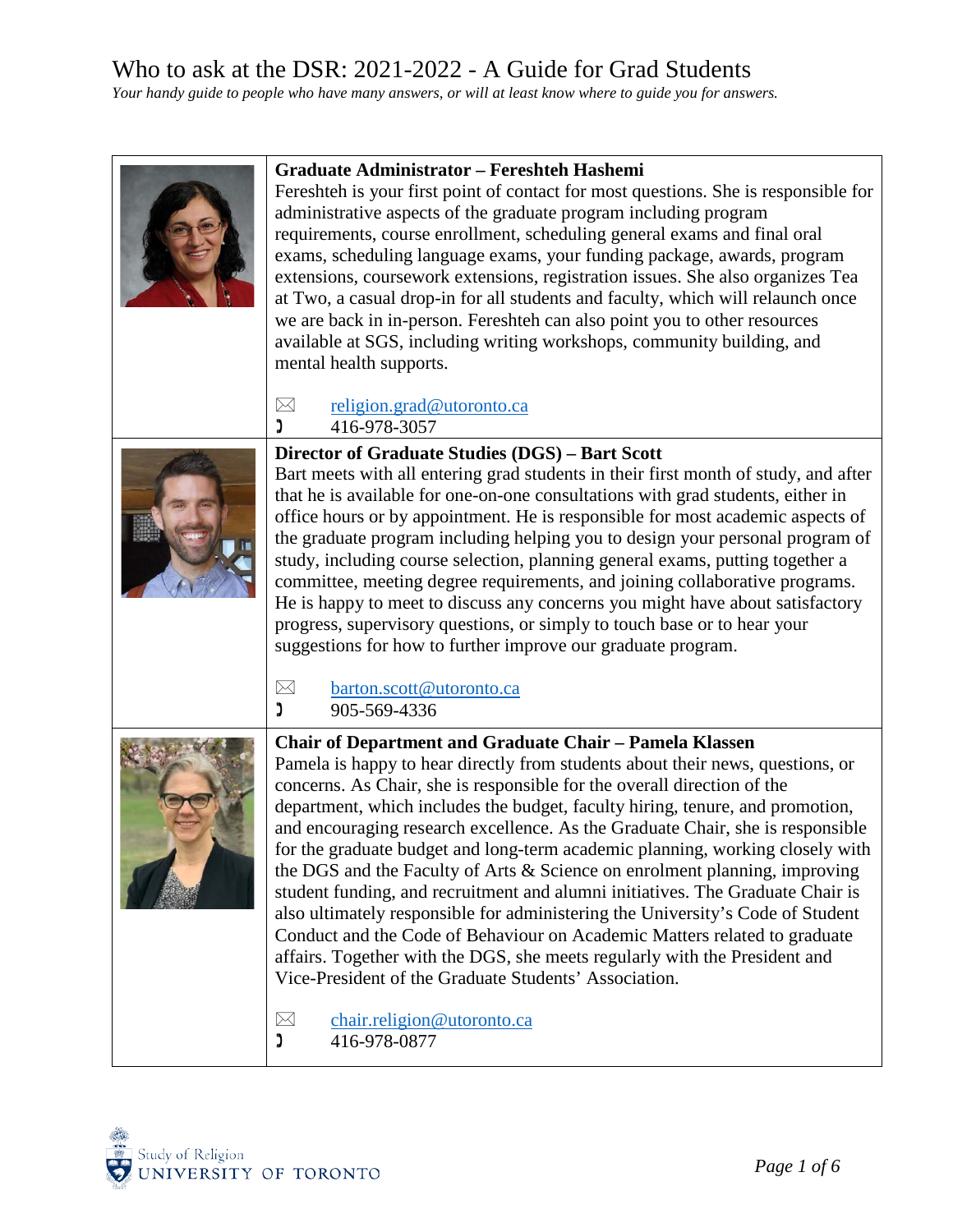| <b>Department Manager - Michael Twamley</b><br>Michael is the manager of the DSR staff, and works closely with each of them<br>to ensure the smooth and responsive operation of the DSR. His responsibilities<br>include strategic management of the departmental budget, workplace health and<br>safety matters (including COVID-19 re-entry plans), operating issues, and<br>providing leadership of department strategic initiatives, such as the upcoming<br>renovations. He is the keeper of the DSR SharePoint site, and is happy to hear<br>from you about accessing documents or other questions or concerns you might<br>have about the operations of the DSR.<br>$\boxtimes$<br>manager.religion@utoronto.ca<br>נ<br>416-978-7438 |
|---------------------------------------------------------------------------------------------------------------------------------------------------------------------------------------------------------------------------------------------------------------------------------------------------------------------------------------------------------------------------------------------------------------------------------------------------------------------------------------------------------------------------------------------------------------------------------------------------------------------------------------------------------------------------------------------------------------------------------------------|
| Undergraduate Assistant - Phoebe To<br>Phoebe is the first point of contact for St. George undergraduate students in the<br>DSR, and assists with the hiring of TAs, Course Instructors, and Sessional<br>Instructors. Phoebe troubleshoots timetabling and room booking conflicts<br>related to the undergraduate program, so feel free to reach out to her for issues<br>related to TA space needs or contract questions on the St. George campus.<br>phoebe.to@utoronto.ca<br>$\boxtimes$<br>ຶ່ງ<br>416-978-2395                                                                                                                                                                                                                         |
| <b>Assistant to the Chair and Office Administrator - Tanya Proulx</b><br>Tanya is your first point of contact for general inquiries about day-to-day<br>running of the department. She can help with office supplies, facilitates room<br>and equipment access and maintenance, and issues copy and printing codes,<br>keys, and fobs. She works closely with the Chair on faculty matters such<br>appointments, tenure and promotions, and coordinates and schedules<br>departmental and other meetings. You can also reach out to her to book a<br>meeting with the Chair.<br>$\boxtimes$<br>tanya.proulx@utoronto.ca                                                                                                                     |
| ງ<br>416-978-0967<br><b>Communications Officer – Siri Hansen</b><br>Siri is always eager to hear from you about your news and events. She is<br>responsible for the design, development and dissemination of the department's<br>communications and marketing materials including website, social media, and<br>print materials. She works with the Chair to assemble the Weekly Update,<br>including news of your publications and fellowships etc. She also writes news<br>stories about the research and teaching of faculty and students. Together with<br>Fereshteh, Bart, and Pamela, Siri is revising the Graduate Handbook, so stay<br>tuned for its launch.<br>religion.comms@utoronto.ca<br>$\boxtimes$<br>416-946-3603           |

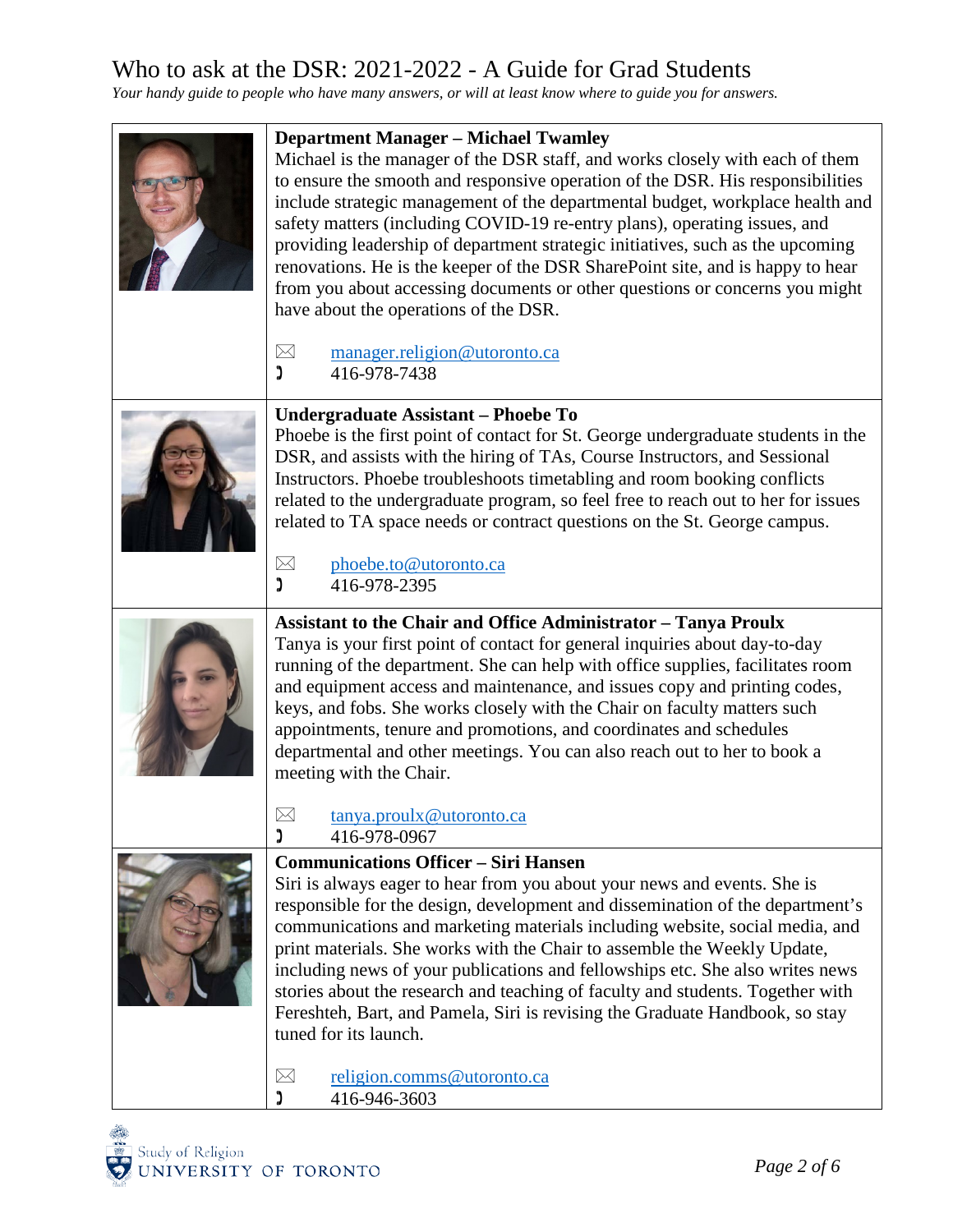| <b>Financial Officer - Octavio Gonzalez</b><br>Octavio is your first point of contact if you have questions regarding student<br>pay contracts (research assistant, teaching assistant, research trainee and work<br>study), as well as all honoraria and expense reimbursements. He monitors and<br>administers grant and operating funds for all faculty (PI's), and also administers<br>the operating funds for the Robert H. N. Ho Family Foundation Centre for<br><b>Buddhist Studies.</b>                                                  |
|--------------------------------------------------------------------------------------------------------------------------------------------------------------------------------------------------------------------------------------------------------------------------------------------------------------------------------------------------------------------------------------------------------------------------------------------------------------------------------------------------------------------------------------------------|
| $\times$<br>religion.officer@utoronto.ca<br>416-978-1376<br>Ľ                                                                                                                                                                                                                                                                                                                                                                                                                                                                                    |
| <b>Associate Chair Undergraduate – Simon Coleman</b><br>Simon coordinates the St. George undergraduate Religion program, connects<br>with graduate students with respect to TA training and selecting Teaching<br>Fellows at the St. George campus. He also provides advice to students on issues<br>arising from their teaching roles in the DSR St. George program.<br>$\boxtimes$<br>simon.coleman@utoronto.ca                                                                                                                                |
| 416-978-4788<br>Ľ                                                                                                                                                                                                                                                                                                                                                                                                                                                                                                                                |
| <b>TA Coordinator - John Marshall</b><br>John is your first point of contact for any questions related to your TA contracts<br>or assignments at all three campuses. He is involved in the logistical planning<br>for tri-campus TA appointments for DSR grad students, and finalizes TA<br>assignments in consultation with the DSR Associate Chair, the UTM History of<br>Religions Program Director, and the UTSC Historical and Cultural Studies<br>Associate Chair**, as well as the undergraduate administrators at all three<br>campuses. |
| $\boxtimes$<br>john.marshall@utoronto.ca<br>416-978-6667<br>Ľ                                                                                                                                                                                                                                                                                                                                                                                                                                                                                    |
| <b>Undergraduate and Digital Teaching Liaison - Jennifer Harris</b><br>Jennifer is available for consultation on any aspect of undergraduate teaching,<br>and has developed expertise in online teaching. She provides technical help for<br>all DSR instructors and TAs, and edits the DSR Teaching Resources Quercus<br>page. She is always happy to hear from students about their teaching<br>experiences and ideas.                                                                                                                         |
| jennifer.harris@utoronto.ca<br>$\boxtimes$<br>J<br>416-978-5939                                                                                                                                                                                                                                                                                                                                                                                                                                                                                  |

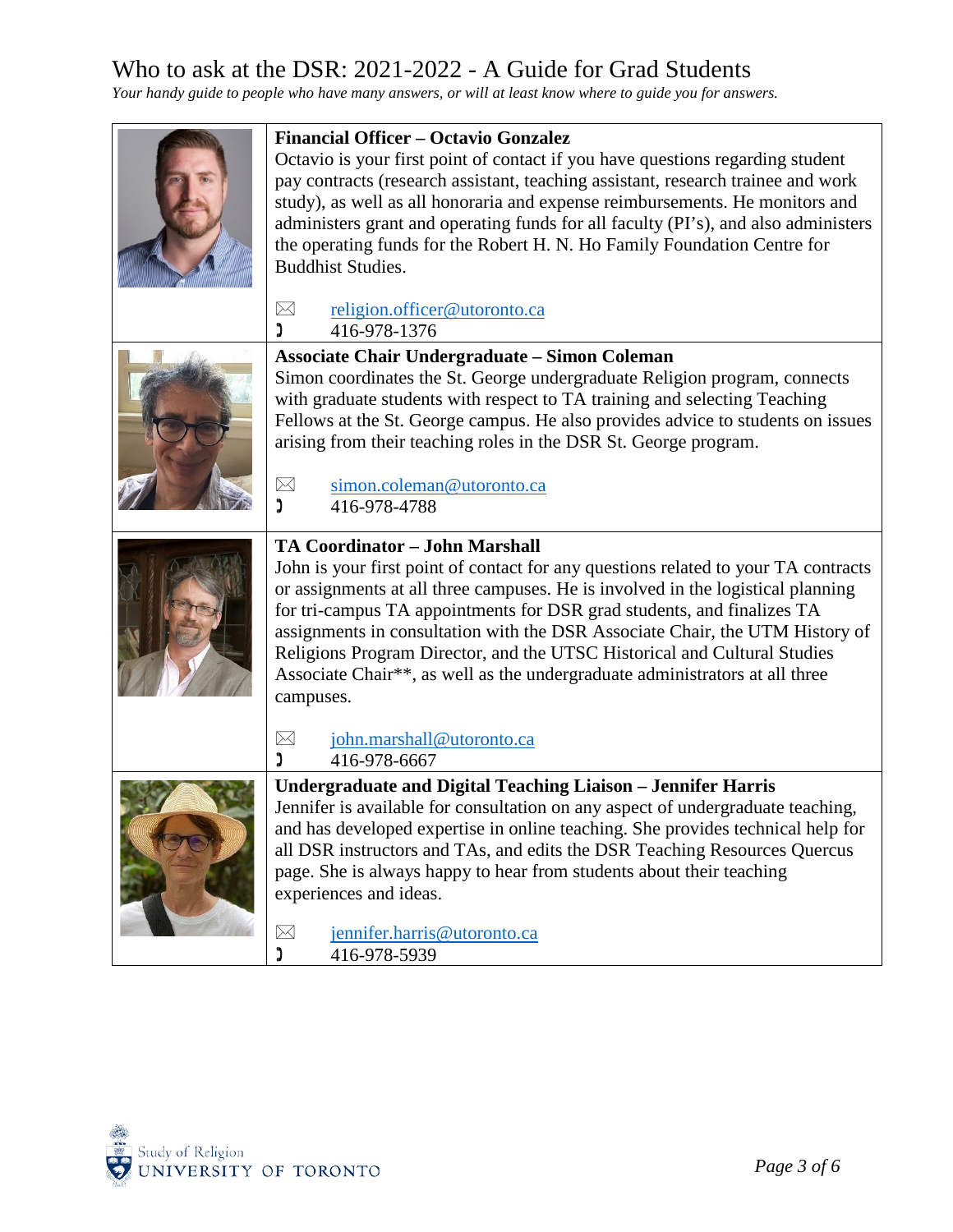| <b>Graduate Teaching Liaison - Naomi Seidman</b><br>Naomi is available to consult with graduate students about their teaching goals<br>and development, including discussing their TA and course evaluations. She<br>works with the DSR faculty administrators to ensure graduate students have<br>equity of access to teaching opportunities that benefit their professional<br>development, including by participating in the process of assigning TF<br>appointments, together with the Associate Chair.                                                                                                                                                                                                                                                                                                                                                                                                                                                 |
|-------------------------------------------------------------------------------------------------------------------------------------------------------------------------------------------------------------------------------------------------------------------------------------------------------------------------------------------------------------------------------------------------------------------------------------------------------------------------------------------------------------------------------------------------------------------------------------------------------------------------------------------------------------------------------------------------------------------------------------------------------------------------------------------------------------------------------------------------------------------------------------------------------------------------------------------------------------|
| naomi.seidman@utoronto.ca<br>$\boxtimes$<br>ງ<br>416-946-7623                                                                                                                                                                                                                                                                                                                                                                                                                                                                                                                                                                                                                                                                                                                                                                                                                                                                                               |
| Undergraduate First Year Liaison - Laura Beth Bugg<br>The First Year Liaison works closely with the Associate Chair, Undergraduate,<br>to support and enhance undergraduate teaching in DSR programs and courses.<br>The role includes: organizing and moderating regular meetings of all instructors<br>of first-year courses to discuss goals for student engagement, the<br>implementation of program learning outcomes, and interaction with curricular<br>recommendations of the ADE Action Plan. Serving as the faculty lead for the<br>DSR FLC program. Working collaboratively with the Associate Chair<br>Undergraduate, the Undergraduate Administrator, and the RUSA executive to<br>plan events for first-year students to introduce them to DSR programs of study,<br>both within first-year classes and at departmentally-hosted events. Attending<br>and/or leading pedagogy events as appropriate.<br>$\boxtimes$<br>laura.bugg@utoronto.ca |
| ງ<br>416-946-5010                                                                                                                                                                                                                                                                                                                                                                                                                                                                                                                                                                                                                                                                                                                                                                                                                                                                                                                                           |
| UTM History of Religions Program Director - Kyle Smith<br>Kyle coordinates the UTM undergraduate History of Religions program, and<br>works with graduate students who are appointed as TAs at UTM. In addition to<br>participating in the tri-campus TA assignment process, he also facilitates the<br>committee that selects and mentors Course Instructors at UTM.<br>kr.smith@utoronto.ca<br>$\bowtie$                                                                                                                                                                                                                                                                                                                                                                                                                                                                                                                                                  |
| 416-946-3493<br>נ                                                                                                                                                                                                                                                                                                                                                                                                                                                                                                                                                                                                                                                                                                                                                                                                                                                                                                                                           |
| UTM Historical Studies Academic Counsellor - Sharon Marjadsingh<br>Sharon administers all TA contracts at UTM and works with graduate students<br>who fulfill their TA appointments there.                                                                                                                                                                                                                                                                                                                                                                                                                                                                                                                                                                                                                                                                                                                                                                  |
| $\boxtimes$<br>sharon.marjadsingh@utoronto.ca<br>J<br>905-569-4914                                                                                                                                                                                                                                                                                                                                                                                                                                                                                                                                                                                                                                                                                                                                                                                                                                                                                          |

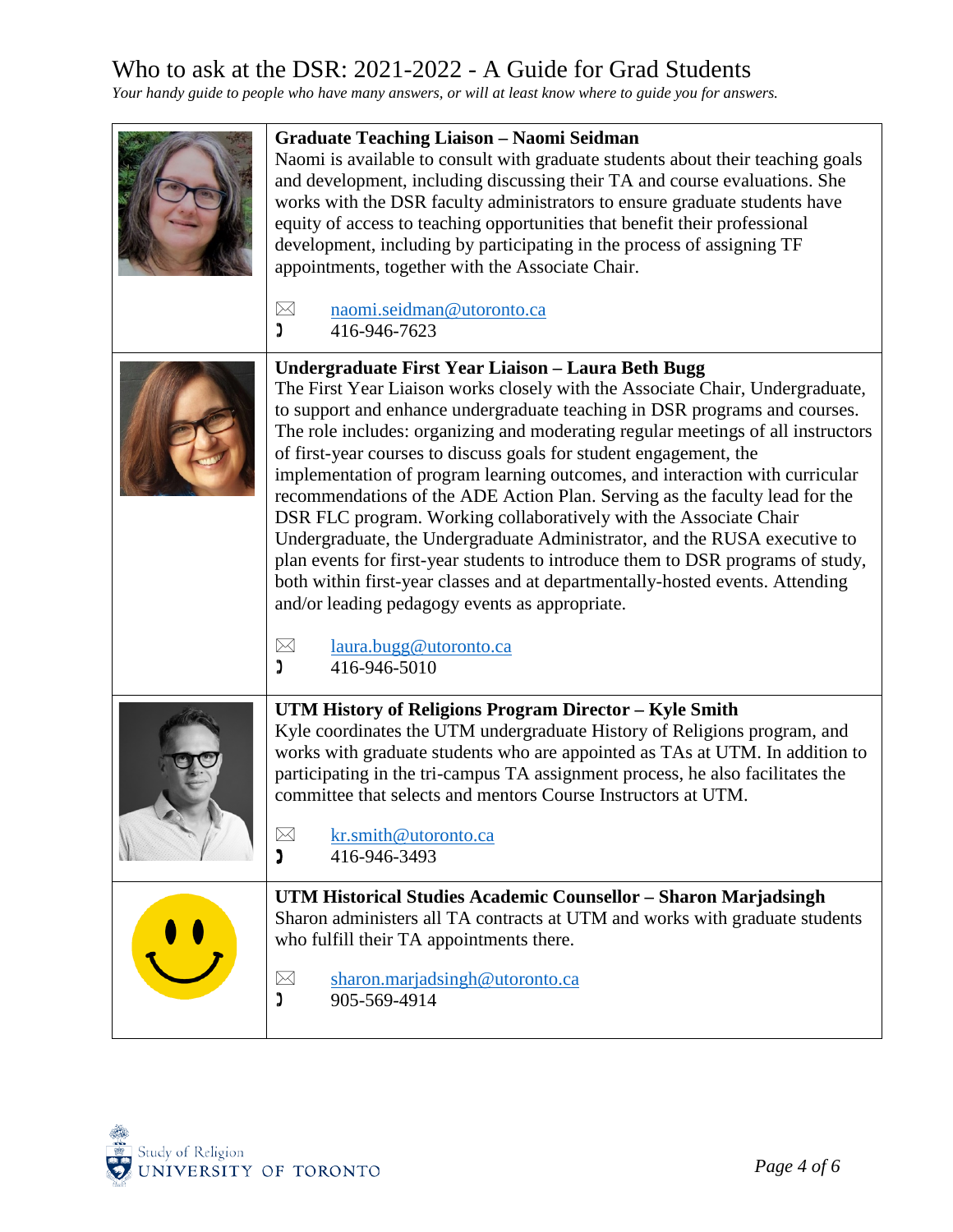*Your handy guide to people who have many answers, or will at least know where to guide you for answers.*



### **Anti-Racism, Decolonization, and Equity Committee Co-Chairs – Amira Mittermaier and Amin Mansouri**

The role of this committee is to: provide guidance and assess annually the progress of ongoing implementation and adaptation of the DSR ADE action plan; to link with other DSR committees to encourage connections with the ADE Action Plan; to provide advice and consultation for the DGS, Associate Chair, and Chair on specific issues related to the ADE Action Plan; to research and build connections with wider faculty and university EDI resources.

## **Members of the DSR Graduate Student Association (GSA):**

what's going on in the department, your union updates, the difference between the GSU and CUPE, how to get involved in the student life of the department, graduate student conference in April….

### **DSR GSA Representatives for 2021-2022:** Email: [ut.dsrgsa@gmail.com](mailto:ut.dsrgsa@gmail.com)

President: **Janani Mandayam Comar**

Vice President Academic: **Anusha Sudindra Rao**

Treasurer and Secretary: **Rachel Al Rubai**

Graduate Students Association rep: **Anna Cwikla** (help with navigating your multiple health care benefits, accessing GSA initiatives on campus).

CUPE 3902 rep: **Sloane Geddes** (your TA union rep, helps you understand your rights under the collective agreement)

## **Communication Pathways in the DSR**

In addition to the guide above, here are some principles and navigational aids for communication in the DSR. No matter what your question is, you should always feel free to reach out to a staff member or to a member of the DSR Executive (Chair, Associate Chair, Director of Graduate Studies, Department Manager). If they can't answer your question themselves, they can help to point you in the right direction.

### **Regular, cyclical pathways of communication between faculty and students**

- The Chair and Associate Chair meet twice a term with the RUSA executive
- The Chair and DGS meet twice a term with the GSA executive
- GSA Town Halls are held at least twice a year
- RUSA Town Halls are held at least twice a year
- GSA and RUSA representatives attend the DSR Department Meeting.
- Every year, graduate and undergraduate students are invited to nominate themselves or others to participate on DSR committees with student representation.
- The Chair, DGS, Associate Chair, TA Coordinator, Graduate Teaching Liaison, and Undergraduate Teaching Liaison are available for individual meetings with students as needed.